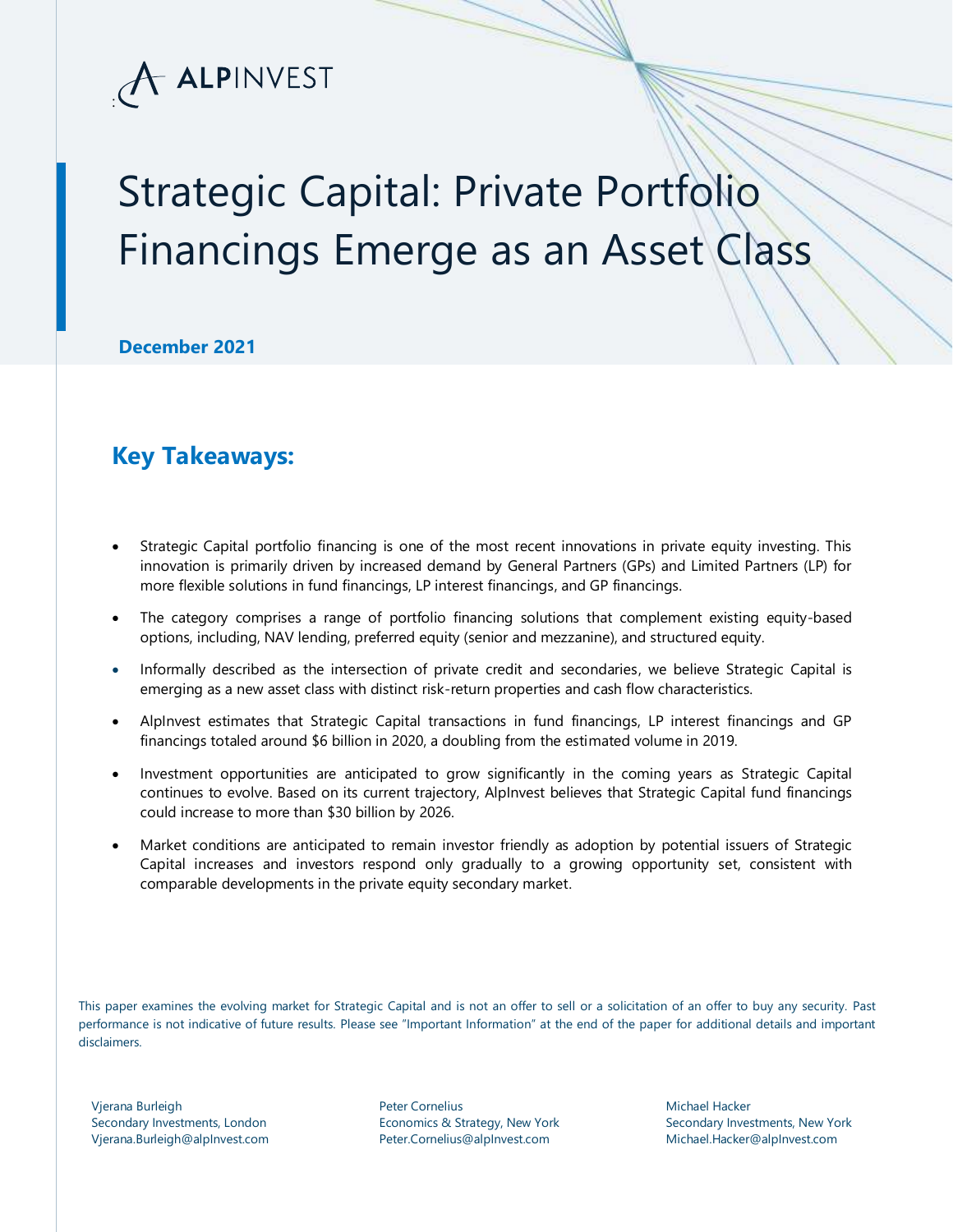### **01** Introduction

Private markets have gained substantial momentum in the past few decades. This evolution has been fueled by important innovations in financial intermediation, which, in turn, has generated attractive opportunities for investors. One of the most important innovations has been the emergence of a secondary market, which allows Limited Partners (LPs) to sell their interests in private equity funds to other investors. More recently, General Partners (GPs) who have discovered the benefits of the secondary market as a portfolio management tool, have represented a growing share of transactions. At the same time, a growing number of GPs have sought outside capital to finance transformational growth and facilitate the generational transition of leadership.

While the vast majority of secondary market transactions and GP financings have been equity-based, there is increased demand for more flexible solutions across the capital structure. These solutions are provided by *Strategic Capital*, one of the most recent innovations in private equity that has the potential to revolutionize the market just as the emergence of direct lending funds did in the aftermath of the Global Financial Crisis (GFC).<sup>1</sup> For LPs, Strategic Capital allows asset owners to finance their interests across private equity funds as a liquidity alternative to a traditional Secondaries sale transaction. For private equity funds, Strategic Capital may enable recapitalizations, deliver needed liquidity for portfolio companies, and provide capital for growth investments and opportunistic M&A within a portfolio. For GPs, Strategic Capital may allow fund managers to recapitalize their balance sheets and provide an alternative to the permanent dilution associated with selling ownership stakes in their management companies. These different uses of Strategic Capital have in common that they represent portfolio financings, with the diversified pools of underlying assets serving to cross-collateralize NAVbased loans, preferred equity and structured equity.

We anticipate that the market for Strategic Capital will expand rapidly in the coming years, as the NAV of fully funded private equity partnerships continues to increase, with credit-based solutions enhancing asset owners' flexibility in terms of portfolio financings. As the pool of investment opportunities expands, investors are anticipated to allocate more capital to this emerging asset class, which offers risk-adjusted returns that reflects its position at the nexus between secondaries and direct lending. Given the expected supply-demand dynamics, we estimate that the market for Strategic Capital fund financings alone could increase to around \$30 billion by 2026.

 $1$  Direct lending funds provide loans to middle-market companies that are originated and held by the lender as opposed to loans that are broadly syndicated. Direct loans, which are illiquid, are typically senior secured securities with 5-7 year maturities and floating coupon rates.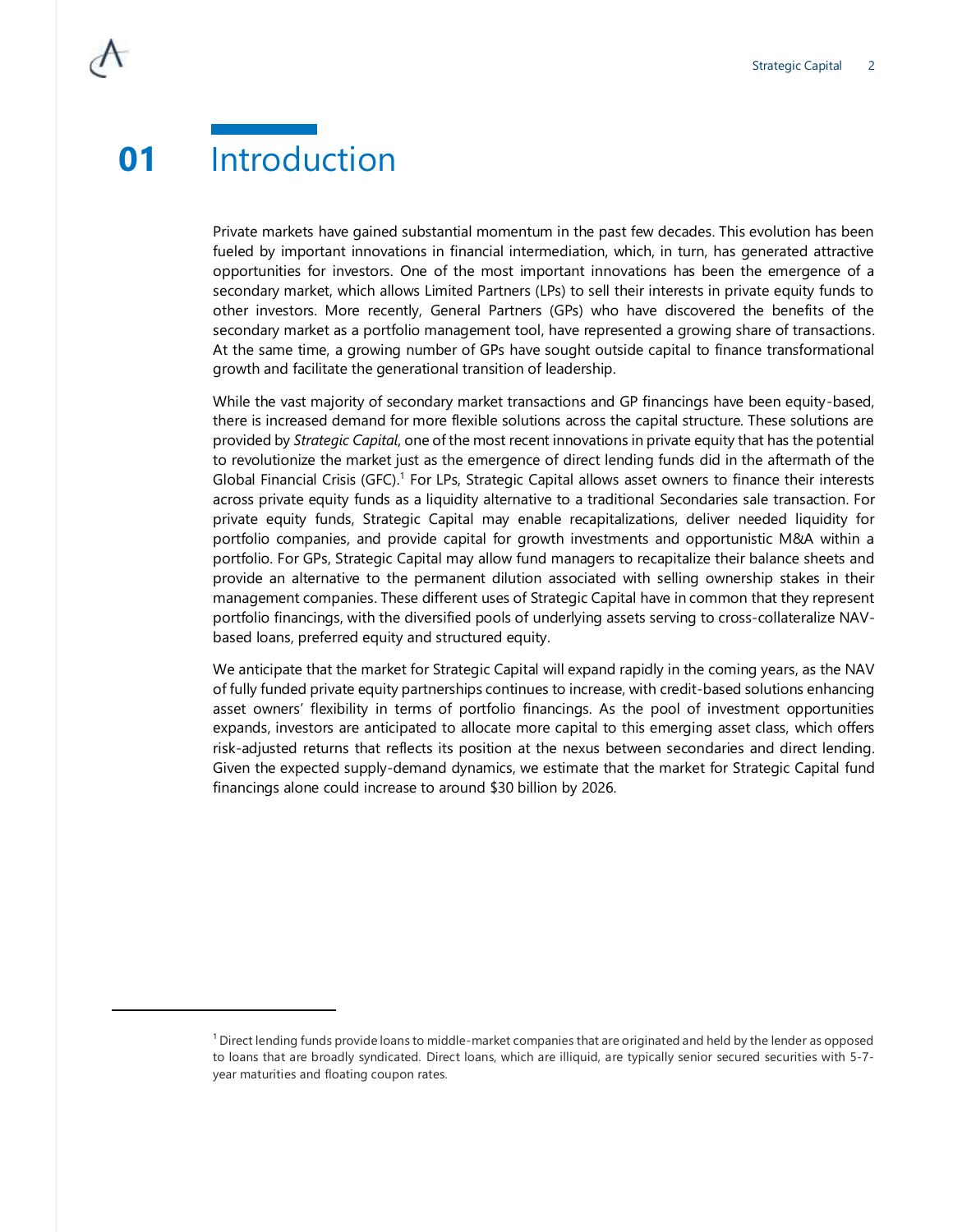Private equity has been one of the fastest growing asset classes in the past few decades, with assets managed by primary funds having increased almost tenfold to more than \$5.3 trillion between 2000 and 2020.<sup>2</sup> This rapid growth has been fueled by important innovations, which have generally been driven by the financing and liquidity needs of market participants. The emergence of a secondary market has allowed LPs to rebalance their private equity portfolios and generate liquidity in an otherwise illiquid asset class. While LP interest transactions continue to represent the core of the secondary market, in recent years GPs have increasingly accessed it to fund recapitalizations and continuation funds. $3$  At the same time, GP organizations themselves have pursued outside capital to seed new lines of business, grow existing business lines, anchor the GP's balance sheet, and provide liquidity to existing owners addressing generational transition issues. This capital has been provided by investors acquiring stakes in private equity management companies.

In all these areas – LP interest financings, fund financings, and GP financings – transactions have generally involved the transfer of ownership. However, equity-based financings might not always be the most efficient solution, considering their cost of capital, investment horizons, liquidity preferences, and the dilutive effects of equity investments. For instance, LPs seeking liquidity for upfront cash distributions, funding future capital calls and refinancing or supplementing existing portfolio debt may not seek to reduce exposure to existing investments and prefer credit-based solutions instead of an outright sale in the secondary market.<sup>4</sup> More flexible capital structures may also be desirable in fund financings where funds seek to recapitalize portfolio companies, require capital for opportunistic acquisitions, wish to increase the liquidity position of their holdings or fund accelerated cash distributions to their LPs. Finally, equity-based GP financings are generally available only to larger private equity firms and run the risk that sales of GP stakes to outside investors leave too little "skin in the game" for investment professionals who aspire to become the next generation of owners.<sup>5</sup>

 $^2$  Excludes funds of funds and secondary funds. Of the total amount of assets under management (AUM), around 70% represents unrealized value, with the remainder being unfunded commitments ("dry powder"). Preqin, accessed, 8/13/21.  $3$  AlpInvest estimates that the (COVID-adjusted) global annual transaction volume in secondaries has grown to around \$80 billion in 2018 – 2020.

 $4$  As an alternative, LPs might also consider a collaterialized fund obligation (CFO), which is a form of structured finance securitization that emerged in the early 2000s. In a CFO, a portfolio of private equity funds is moved to a SPV and refinanced through the issuance of various classes of notes, typically consisting of an equity tranche, a mezzanine tranche and one or more debt tranches, which can be rated by rating agencies based on expected cash flows. In these transactions, owners of private equity assets securitize a portfolio of funds as a way of generating liquidity without an outright secondary sale of the funds. However, their use has remained limited as stringent listing requirements and high costs associated with the rating and placement of senior and junior notes have generally confined securitizations to large portfolios.

 $5$  According to Pitchbook, the average amount of funds raised by private equity firms that received GP stake investment is \$23.4 billion, compared to a non-GP stakes average of \$1 billion. Pitchbook database, accessed 10/25/21.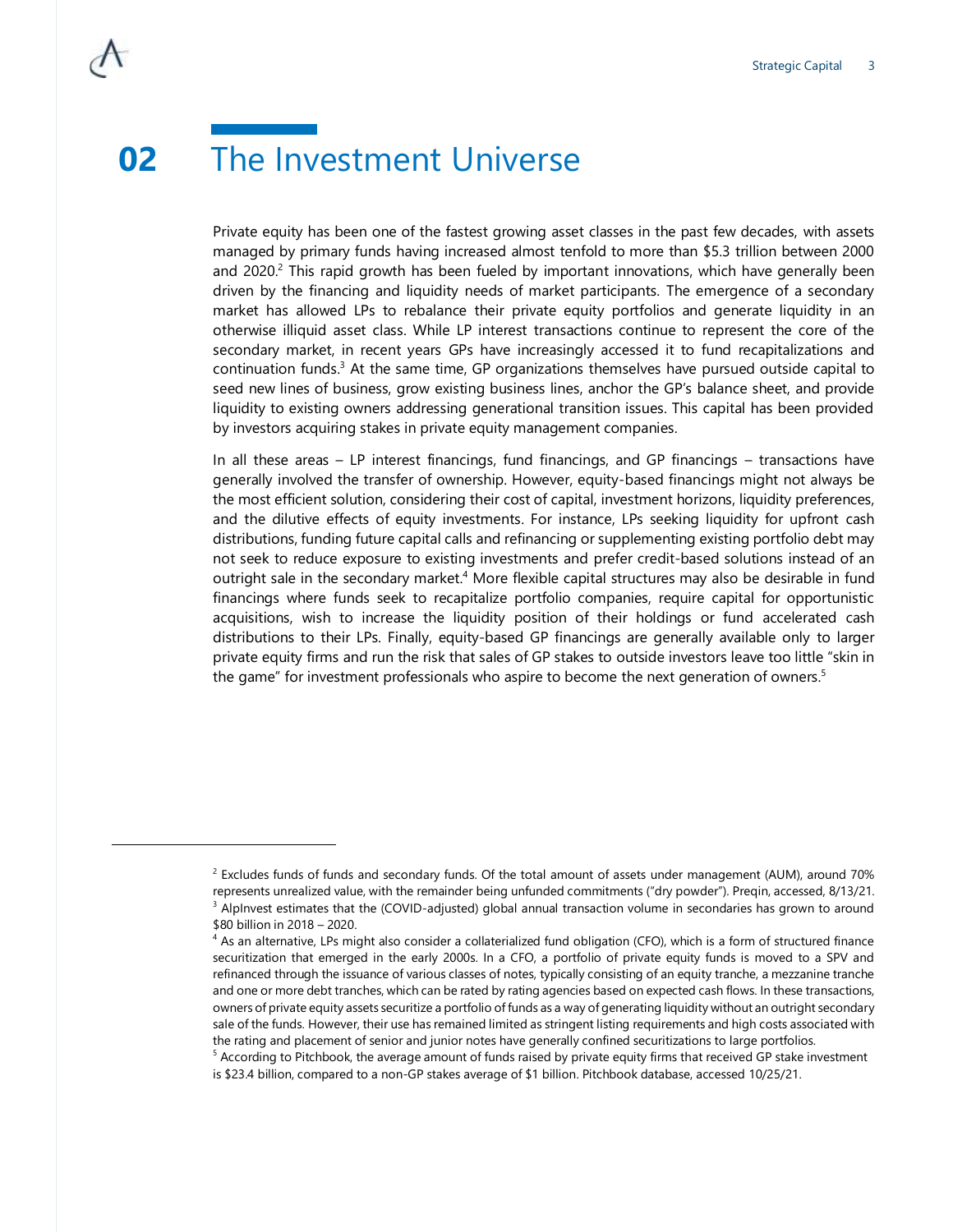Thus, asset owners have recently shown increased interest for a broader spectrum of financing solutions across the capital structure, ranging from unitranche financing to subordinated debt and mezzanine to structured equity. Providing LPs and GPs with the liquidity they need without giving up ownership, these financings may usefully be subsumed under the rubric Strategic Capital (Figure 1). As diverse as the use of its proceeds may be, the growing demand for Strategic Capital is generating new investment opportunities for capital providers, seeking investments with distinct risk-return properties and widening the range of sub-asset classes within private equity portfolios.



The growing need for Strategic Capital should be viewed in the broader context of credit-based financial innovations in private equity. In recent years, direct lending funds have gained significant market share in funding leveraged buyouts as banks have become subject to more stringent regulation in the aftermath of the GFC.<sup>6</sup> Rationalizing LPs' cash flows, GPs are increasingly making use of

 $6$  According to Pitchbook, direct lending funds raised around \$200 billion worldwide in 2018 – 2020, a tenfold increase from 2010 – 2012.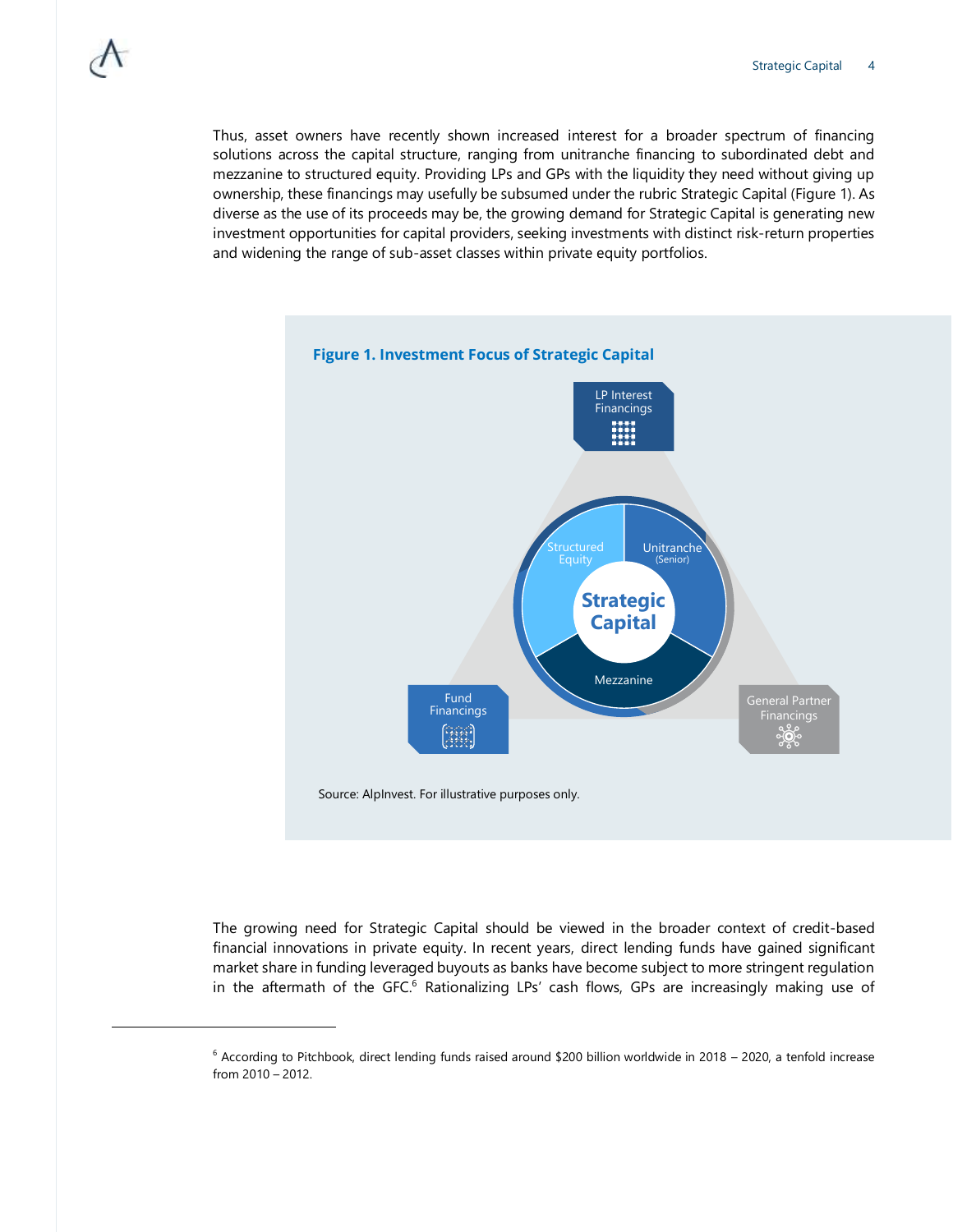subscription lines, which are available to private equity funds in the early years of their life, with loans secured against the unfunded commitments of the funds' LPs.<sup>7</sup> Finally, net asset value (NAV)-based credit lending for secondary market purchases of LP interests (as opposed to credit-based alternatives to sales of LP stakes) has gained considerable momentum. $8$ 

### **03** Sizing of the Market Opportunity

At the end of Q1 2021, buyout and growth funds worldwide managed assets totaling almost \$3.7 trillion, encompassing their unrealized value (NAV) and unfunded commitments. <sup>9</sup> Around 40% of the total amount of private equity assets under management (\$1.5 trillion) represents the NAV of funds that were raised between 2009 and Q1 2017 (Figure 2). These funds have drawn most or all of their LPs' commitments and generally no longer have access to subscription lines. To the extent that their liquidity is constrained, these funds may seek Strategic Capital, defining the primary investment universe for this emerging market segment.

Actual deal activity, to date, has been a fraction of the potentially addressable investment universe. While estimates of deal activity associated with GP financings and LP interest financings are notoriously difficult, we believe that the total turnover in the market for Strategic Capital could have amounted to approximately \$6 billion in 2020.<sup>10</sup> By comparison, this represents around a tenth of the (COVIDdepressed) transaction volume in the secondary market in 2020. AlpInvest estimates that fund financings that closed in 2020 amounted to around \$3 billion to \$4 billion, roughly half of total volume in the Strategic Capital segment. This estimate suggests that the market volume for fund financings was around one-third of one percent of the NAV of fully funded buyout and growth capital funds.

While the estimated volume of Strategic Capital transactions is still small, AlpInvest believes that the market has reached a critical stage of awareness and acceptance. We estimate that the market already saw a doubling of deal volume in 2020 compared with the previous year. The most important qualitative factor in the recent growth in Strategic Capital, particularly in fund financings, has been the improved acceptance of the underlying LPs. In the earliest stages of development, niche providers of Strategic Capital operated primarily as "lenders of last resort" often commanding punitive interest rates to compensate for stressed situations with lower quality managers. In these situations, LPs reasonably complained that they did not want to accept subordination when they had little confidence in the efficacy of deploying additional capital into underperforming investments. More recently, we have seen Strategic Capital financings embraced by established GPs in otherwise well-performing funds in

 $^7$  AlpInvest estimates the outstanding volume of subscription lines at around \$400 billion as of the end of 2020. Estimate based on private equity AUM data provided by Preqin, accessed 10/25/21.

 $8$  We estimate that the outstanding volume of these loans, which are secured against private equity assets, totaled around \$50 billion at the end of 2020, based on an estimated annual volume of issuance of around \$15 billion.

<sup>&</sup>lt;sup>9</sup> Preqin, accessed 10/25/21.

<sup>&</sup>lt;sup>10</sup> Estimates are based on (i) AlpInvest deal flow figures; (ii) publicly available news sources (including Secondaries Investor and Preqin); (iii) market data provided to AlpInvest by select large secondary market intermediaries, which has been aggregated using AlpInvest estimates for relative market share; and (iv) market data as reported by various secondary market intermediaries.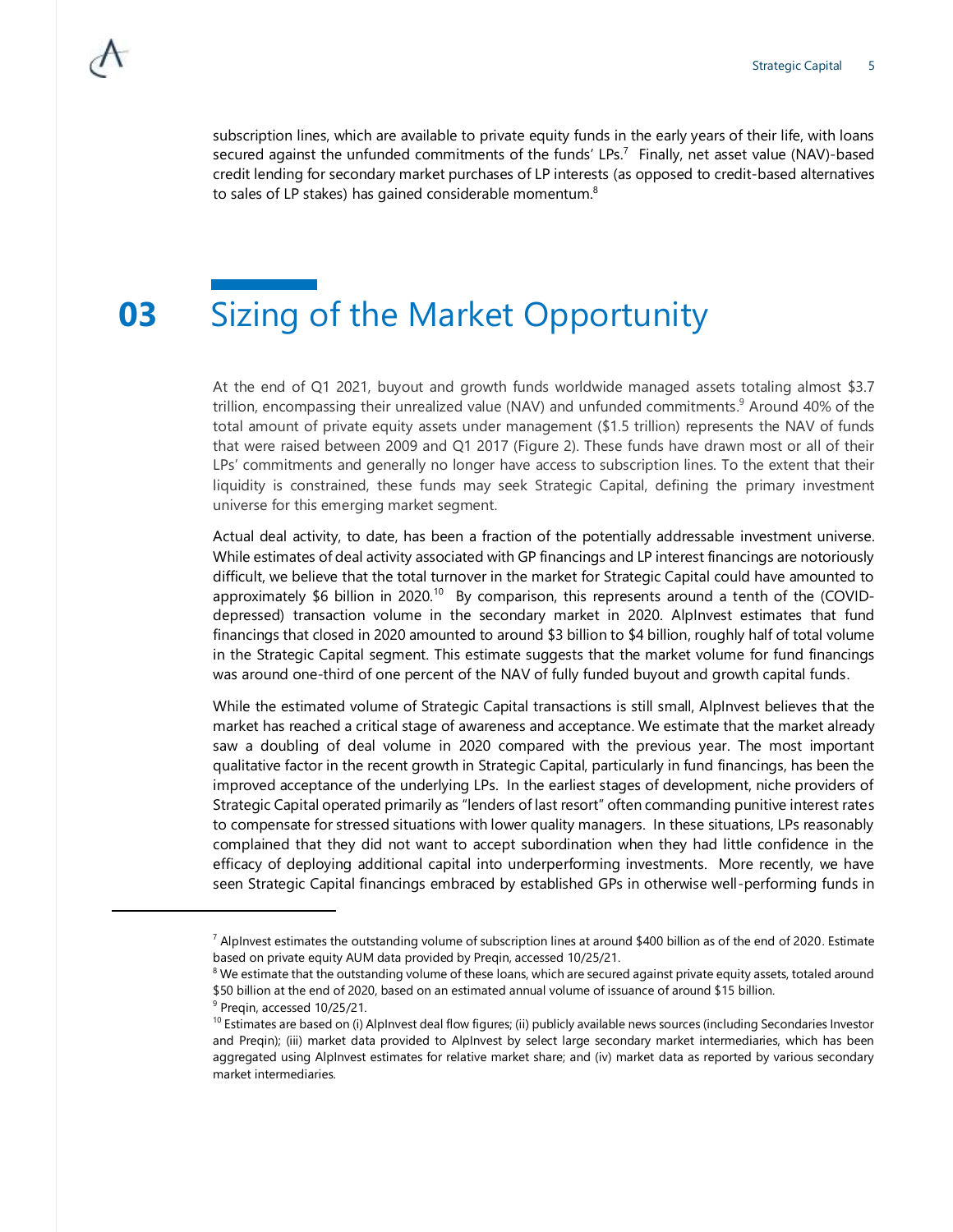order to enhance returns for their underlying investors. While certain LPs have continued to raise concerns around subordination, these objections are now nearly always overcome by the potentially accretive uses of proceeds and alignment between transaction stakeholders. A growing number of limited partners are beginning to appreciate the potential for Strategic Capital to provide a more LPfriendly alternative to the conflicts of interest inherent in certain continuation fund settings.



#### **Figure 2. Private Equity Assets under Management, by Vintage Year (\$B)**

Source: Preqin, accessed 10/25/21. For illustrative purposes only. Trends may not continue.

To the extent that the evolution of the secondary market and direct lending provide any historical guidance, we anticipate significant growth over the next few years. In terms of investment opportunities, the two main drivers are (i) the NAV of fully funded funds that may seek liquidity solutions and (ii) the degree to which Strategic Capital is adopted by various market participants and can provide a compelling alternative to traditional equity-based solutions.

The NAV of fully funded buyout and growth capital funds, which can be used as collateral for creditbased financing solutions, has nearly tripled between 2010 and 2020 as private equity investments have gained significant momentum and valuations of underlying assets have increased (Figure 3). It is important to note that the NAV trajectory differs from the AUM trajectory of buyout and growth capital funds as the latter includes unfunded commitments and the unrealized value of funds that are still in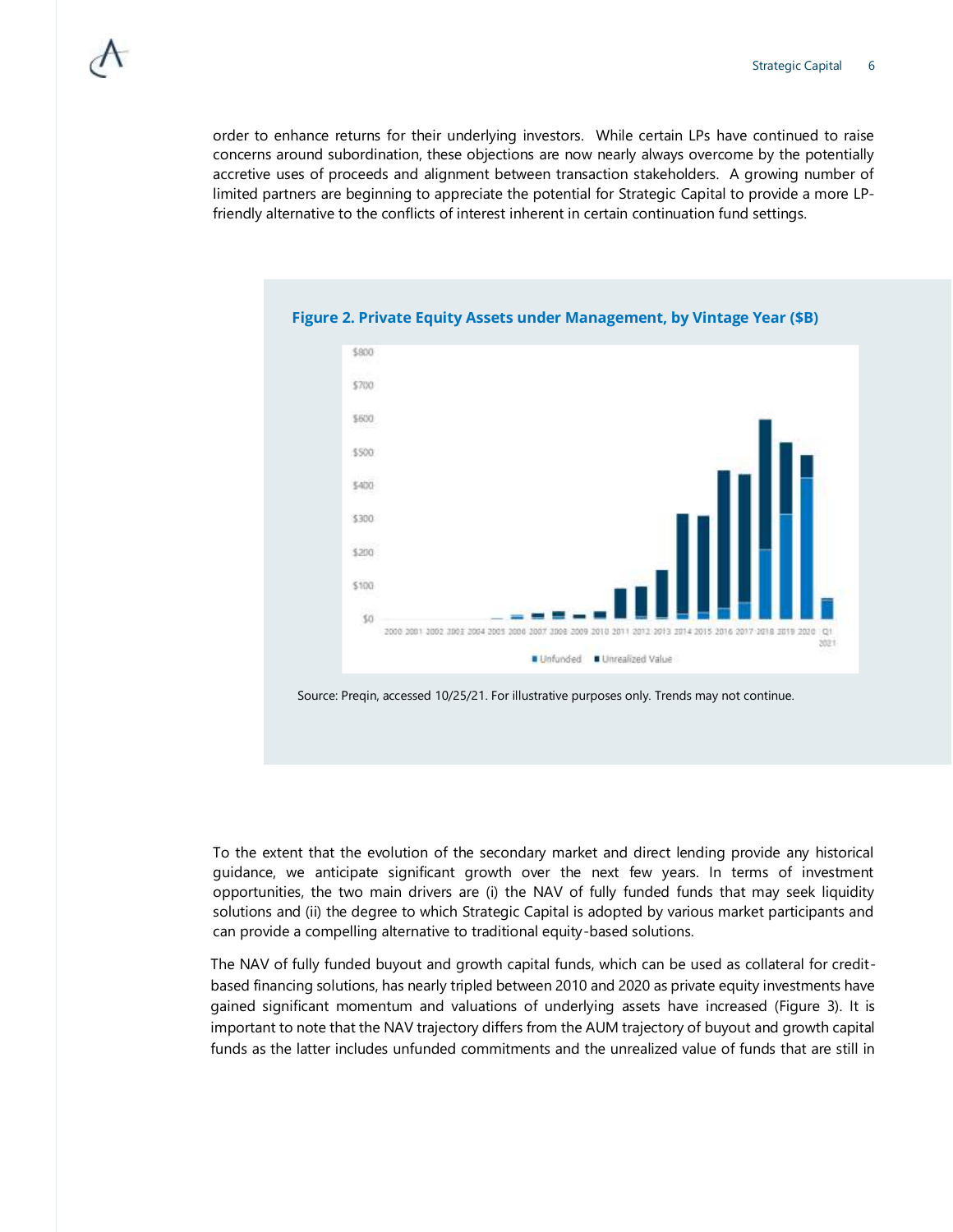investment mode.<sup>11</sup> While private equity AUM are a key determinant for the turnover in the secondary market, they also have significant predicative power for the future NAV of funds, with unfunded commitments being called over time. Given the strong momentum in the global fundraising market in recent years that has catapulted the amount of assets managed by buyout and growth capital funds to almost \$3.7 trillion,<sup>12</sup> AlpInvest anticipates the NAV of these partnerships to continue to grow meaningfully over the next few years.



#### **Figure 3. Private Equity Assets under Management & Net Asset Value of Fully Funded Funds, 2010 – Q1 2021 (\$B)**

Source: Preqin, accessed 10/25/21. For illustrative purposes only. Trends may not continue.

If the NAV of fully funded private equity funds continues to grow at its compound annual growth rate during the past ten years, it could reach almost \$2.5 trillion by 2026. Other things being equal, Strategic Capital transactions could reach around \$11 billion by the middle of the decade. However, other things are unlikely to be equal. In our view, it is plausible to assume that Strategic Capital will play an

<sup>&</sup>lt;sup>11</sup> The estimated NAV excludes unrealized value of funds that were raised in the four most recent years, as these partnerships are still in investment mode and may potentially access subscription lines to generate liquidity. For instance, the NAV at the end of 2020 excludes the unrealized value of funds that were raised in 2017 – 2020. Likewise, the NAV at the end of 2015 excludes the unrealized value of funds that were raised in 2012 – 2015. Raw data from Preqin, accessed 8/18/21.

<sup>&</sup>lt;sup>12</sup> Preqin, accessed 10/26/21.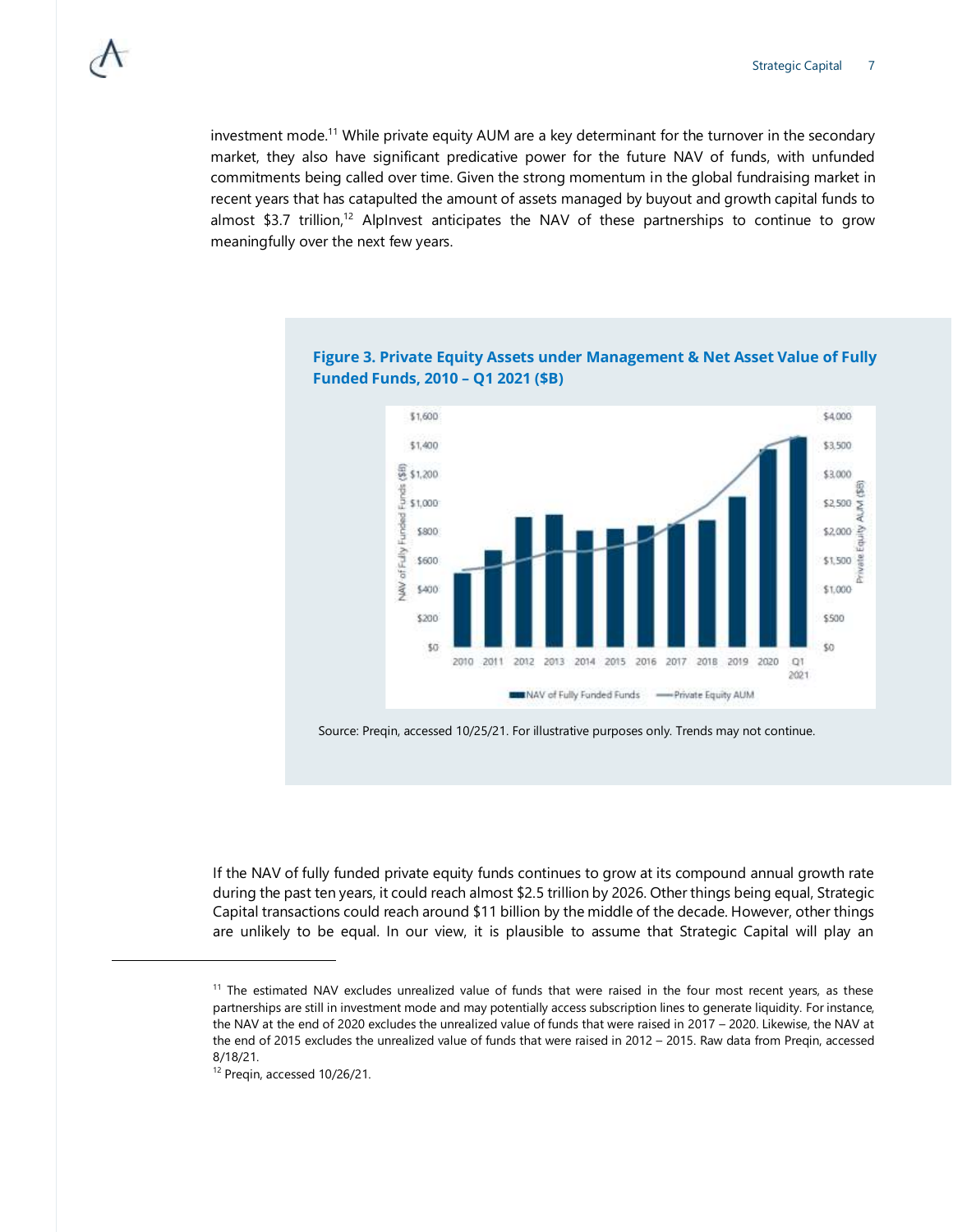increasingly important role in LP interest financings, fund financings and GP financings, replacing to some degree traditional equity-based solutions. For simplicity reasons, suppose that Strategic Capital fund financings rose gradually to 1.25% of the NAV of fully funded partnerships over the next few years, just around one percentage point more than our estimate for 2020. In this case, the turnover could amount to around \$31 billion in 2026 (Figure 4). This scenario would be broadly comparable with the long-term growth trajectory of the secondary market. To be sure, the overall market size of Strategic Capital could be even larger, by as much as an additional \$15 to \$20 billion, to the extent that LP interest financings and GP financings gain momentum as well.



**Figure 4. Trend Growth in Secondary Market and Investment Scenario for Strategic Capital (\$B)**

Source: AlpInvest. For illustrative purposes only. Trends may not continue and actual results may vary from forecasts.

We believe the anticipated growth in the demand for Strategic Capital is unlikely to be linear – just as the growth in secondary transactions has been subject to significant cyclical variations. As the experience with the COVID-19 pandemic suggests, financing needs may increase rapidly in periods of financial stress, fostering the adoption of innovative solutions that help GPs support their portfolios and LPs deal with allocation and liquidity constraints. While the pandemic is likely to have been an important catalyst for the estimated doubling of market volume in 2020, the continued need for Strategic Capital in 2021 supports our belief that short-term fluctuations in volume will center around an overall rising trend.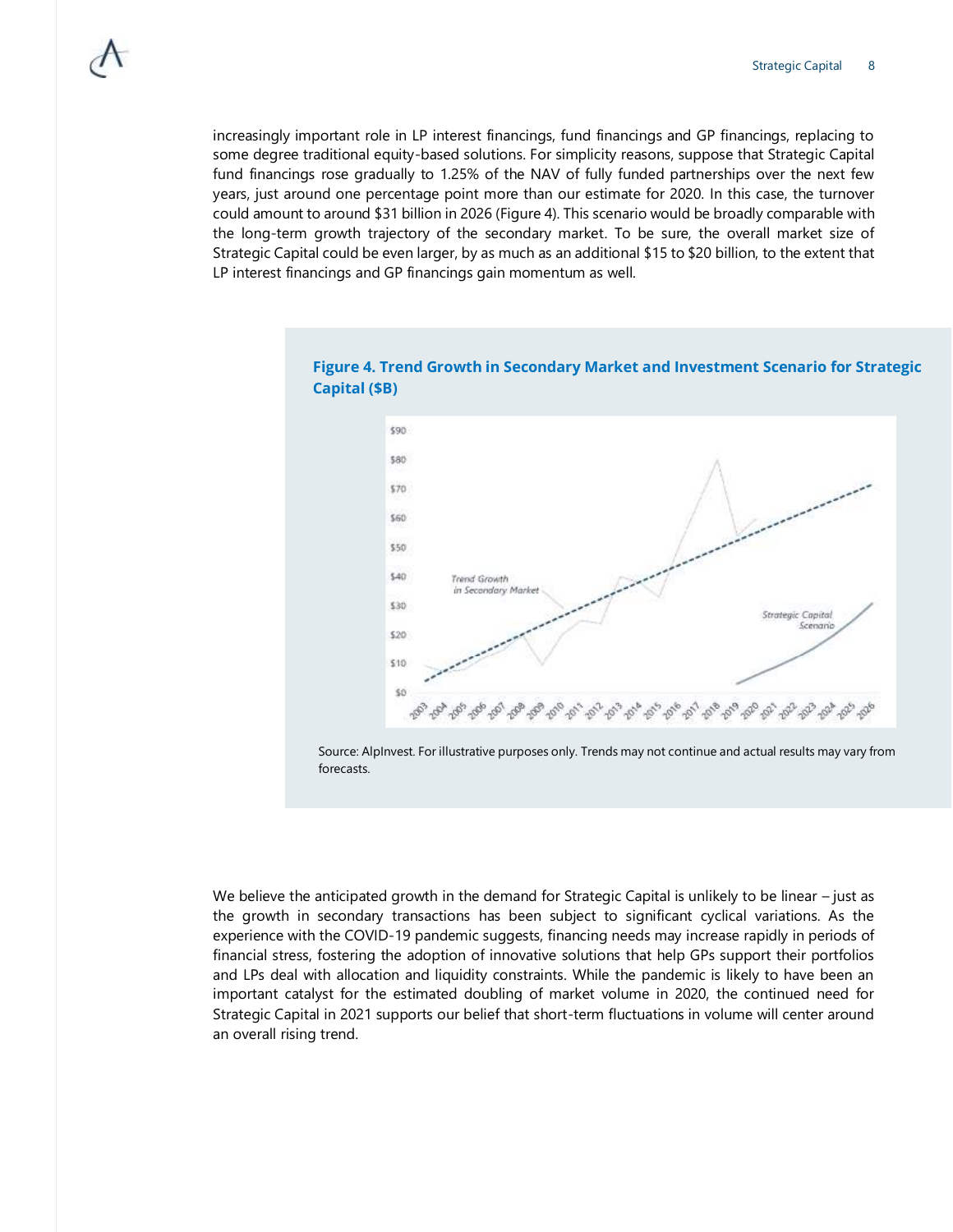## **04** Final Thoughts

The market for Strategic Capital is an emerging asset class precisely for the same reason as any financial market emerges – because asset owners and investors wish to transact. Providing NAV-based credit for portfolio financings, we are of the view that Strategic Capital is emerging to fill an important void that is not covered by existing equity-based solutions for private equity funds, general partner management companies and limited partners.

As we have argued in this paper, market volume could increase significantly over the next few years. Beyond our projected growth of fund financings, the adjacent use cases in GP financings and LP Interest financings may drive additional supply of opportunities that could increase volumes an additional 50- 65% to reach a dizzying \$50 billion. However, in our view, market conditions ought to remain relatively investor-friendly over the near term as investors are expected to respond to growing investment opportunities only gradually. One reason for this expectation lies in the current constraints in capital formation specifically focused on Strategic Capital. Certain secondary funds participate episodically in specific transactions, but the return profile for Strategic Capital often does not fit well with the investment focus of many existing funds. Credit asset managers occasionally invest in Strategic Capital financings but are generally not actively sourcing such opportunities. Meanwhile, niche preferred equity funds, the main incumbent players in this space, often lack a broader strategic angle in their relationships with financial sponsors.

Over time, these constraints should diminish as financial intermediaries respond to rising demand for Strategic Capital. In this respect, Strategic Capital is, roughly speaking, where secondary investments and direct lending were, respectively, in the early 2000s and the immediate aftermath of the GFC. If the development of these asset classes provides any guidance, Strategic Capital has the potential to become an integral part of investors' private capital portfolios in the next few years.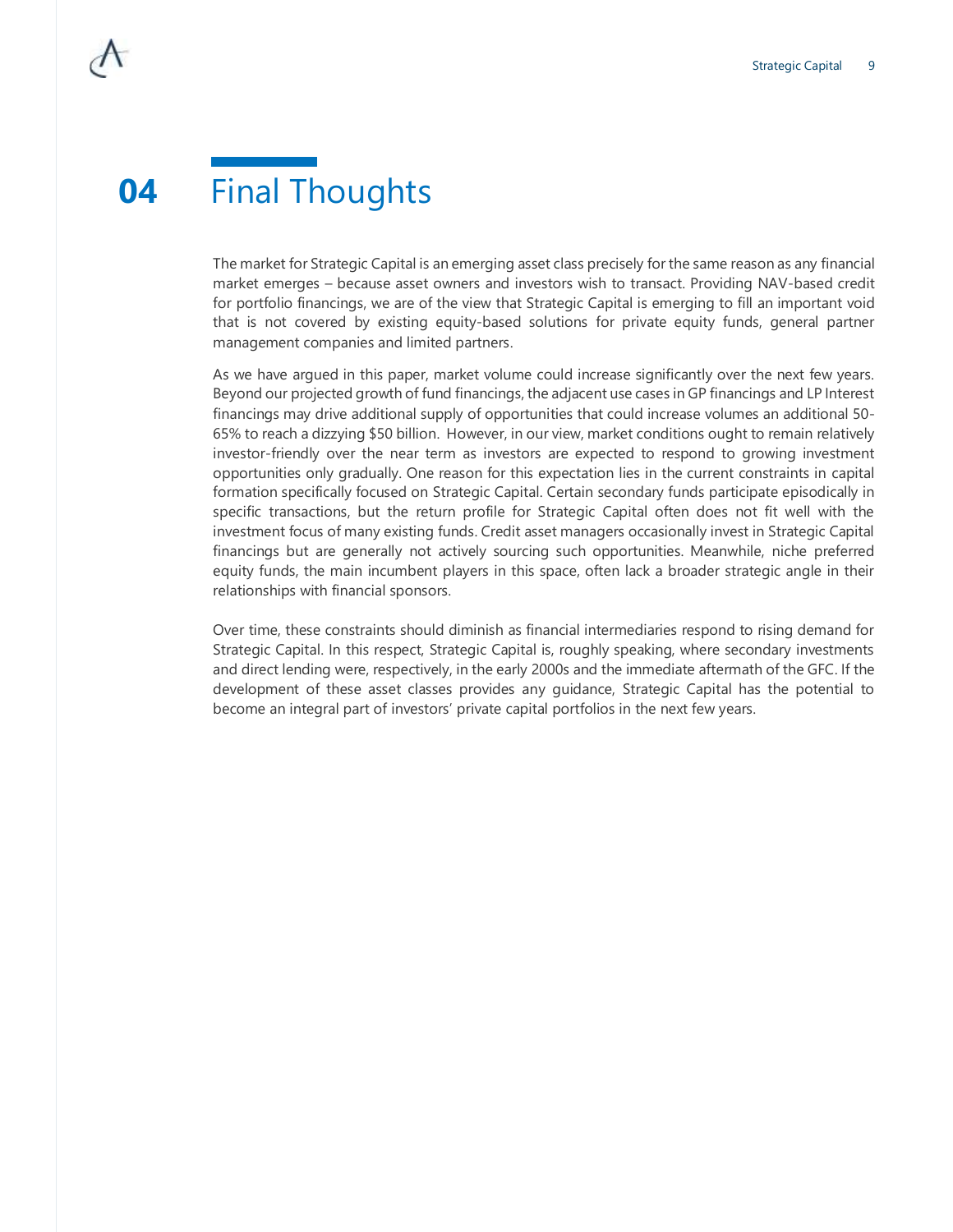#### **About AlpInvest Partners**

AlpInvest Partners is a global private equity investor with about US\$65 billion of assets under management as of June 30, 2021. AlpInvest's activities cover a broad range of private equity investing, including Primary Fund commitments, Secondary purchases and Co-Investments. The firm's investments span the full spectrum of private equity: buyouts, venture capital, growth capital, energy, mezzanine, and distressed. AlpInvest offers customized private equity solutions through separately managed accounts, as well as commingled products. [www.alpinvest.com](http://www.alpinvest.com/)

For further information please contact: Peter Cornelius, [peter.cornelius@alpinvest.com](mailto:peter.cornelius@alpinvest.com) or Michael Hacker, [michael.hacker@alpinvest.com](mailto:michael.hacker@alpinvest.com)